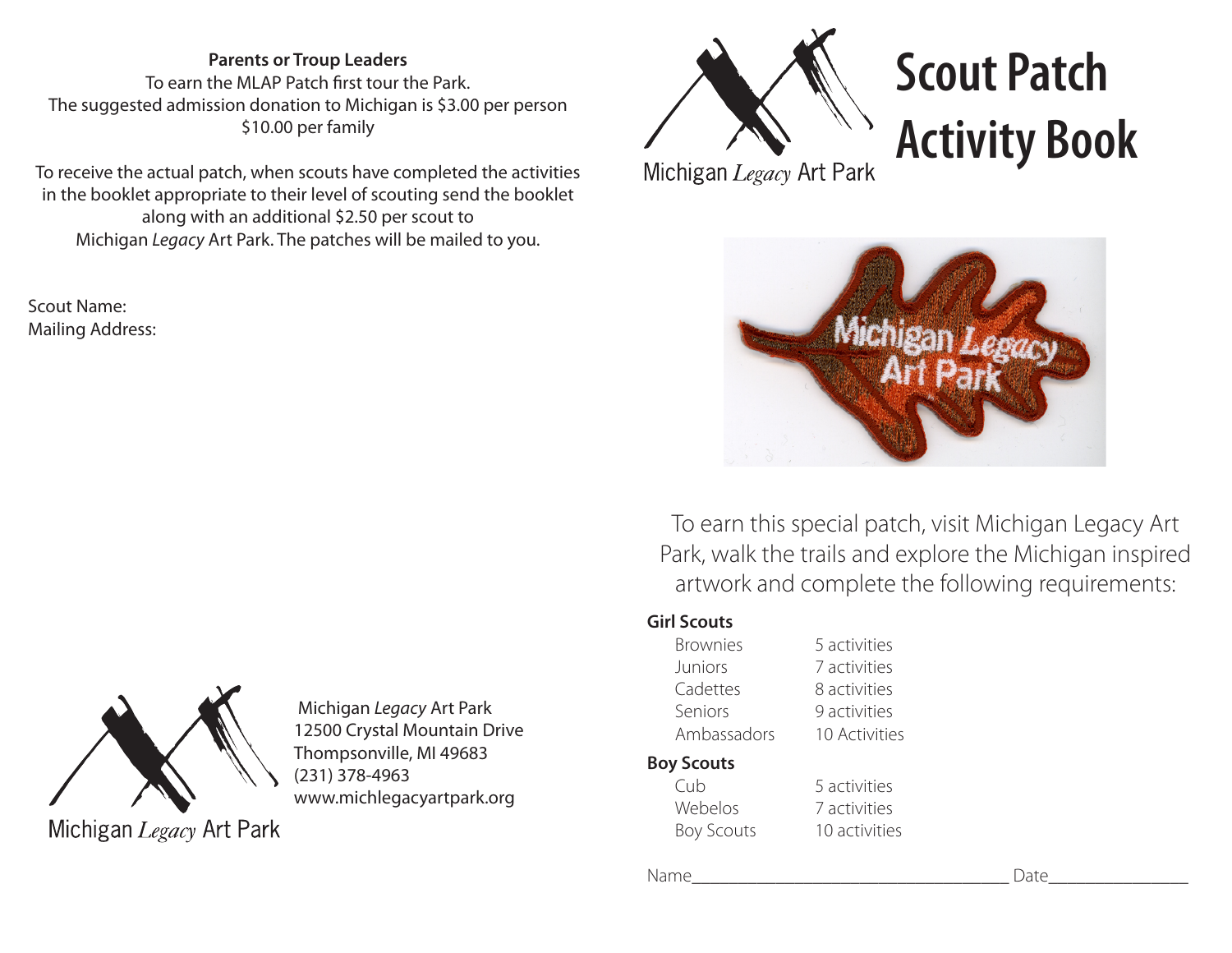1. Use the Trail Guide available at the Park entrance and map to tour the Park (hint: the trail guide is a good resource to help you answer the other questions and do these activities!)

11. Journal about your experience at Michigan Legacy Art Park.

2. What is the purpose of Michigan Legacy Art Park?

3. What event or period in Michigan history is not represented in the Park that you think should be? Why?

> 12. Create your own Michigan history inspired sculpture at home and send a photograph of it.

4. Find Patricia Innis' Logging Camp. Whose silhouette would you choose to paint on a tree? Why? Draw it here: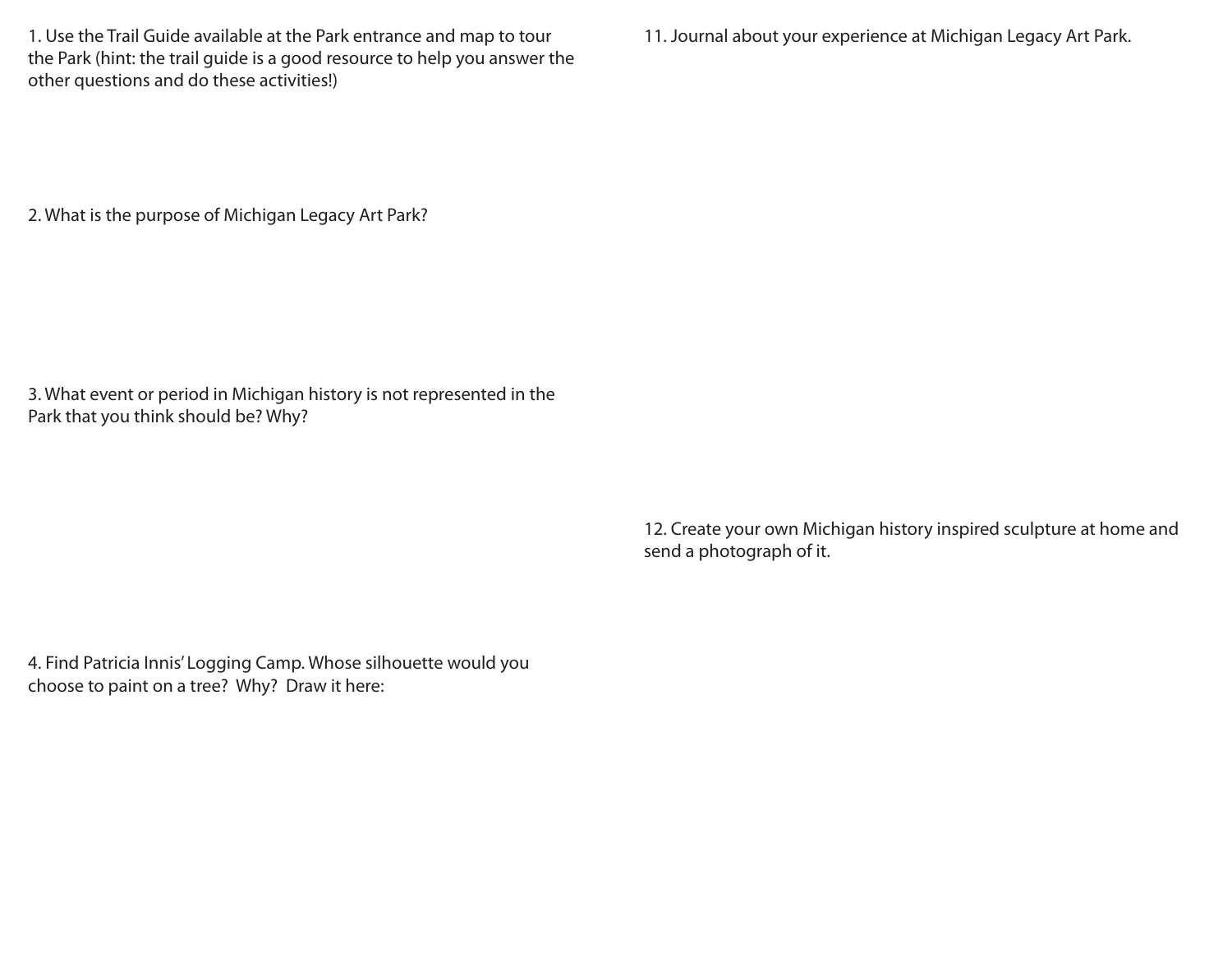10. Design a sculpture for the park.

 Draw a picture of the sculpture here What is it made of? How big is it? Where would you put it in the park? How does it relate to Michigan?

5. Some of the sculptures in the Park represent Michigan wildlife Find four of these sculptures and fill out this grid:

| Title | Wildlife represented | Relationship to<br>Michigan history |
|-------|----------------------|-------------------------------------|
|       |                      |                                     |
|       |                      |                                     |
|       |                      |                                     |
|       |                      |                                     |
|       |                      |                                     |

6. There are several sculptures that include hats. Draw two hats from the sculptures and four hats worn by people in Michigan's past or present.

7. Several sculptures in the park refer to people's ability to change nature for better or worse through their actions. Name two of these sculptures and tell what changes they suggest: